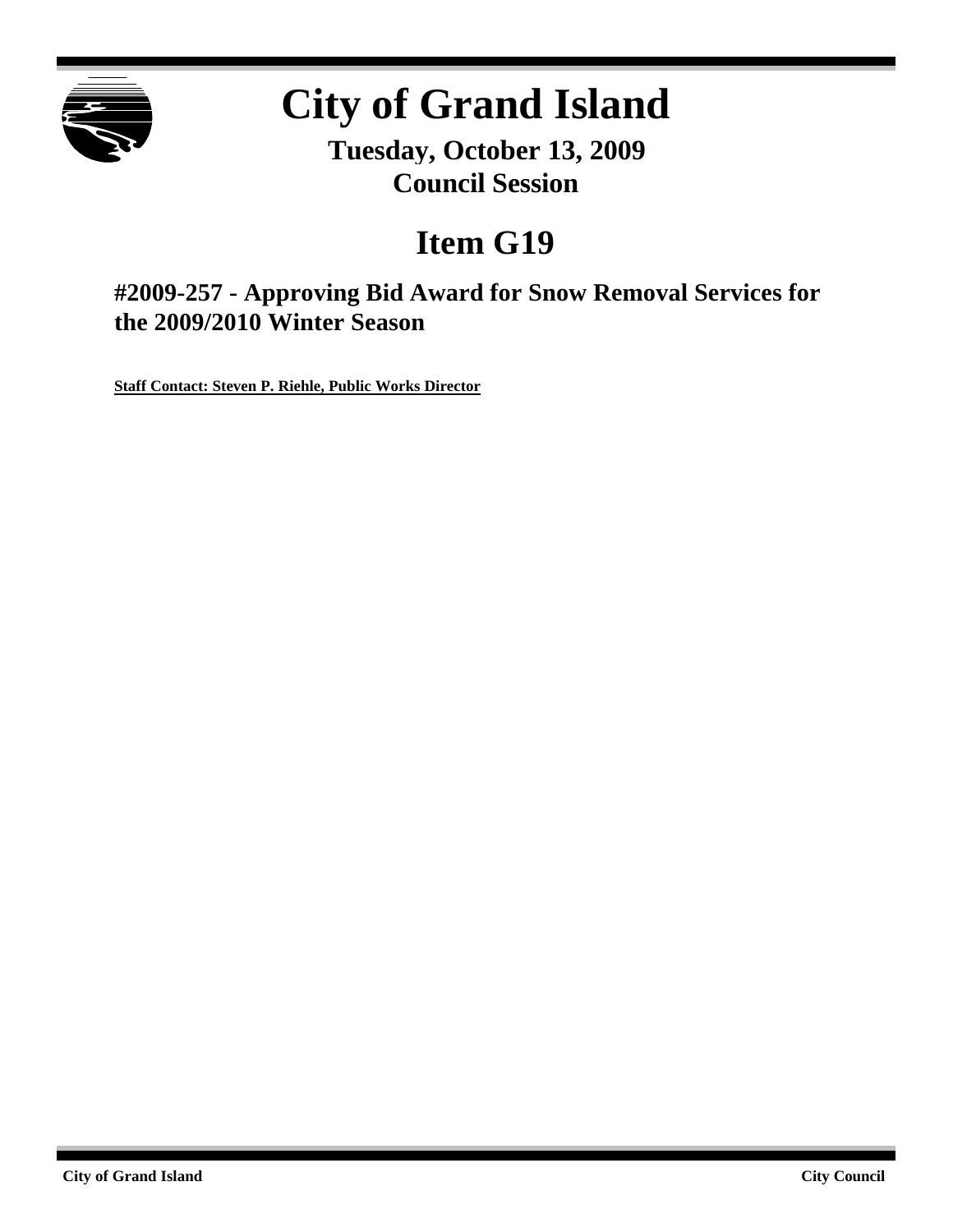### **Council Agenda Memo**

| From:           | Steven P. Riehle, Public Works Director                                                                                               |
|-----------------|---------------------------------------------------------------------------------------------------------------------------------------|
| <b>Meeting:</b> | October 13, 2009                                                                                                                      |
| Subject:        | Approving Bid Award for Snow Removal Services for<br>the 2009/2010 Winter Season (Streets Division of the<br>Public Works Department) |
| Item $\#$ 's:   | $G-19$                                                                                                                                |
| $Presenter(s):$ | Steven P. Riehle, Public Works Director                                                                                               |

### **Background**

On September 1, 2009 the Streets Division of the Public Works Department advertised for bids for Snow Removal Services for the 2009/2010 winter season including equipment and labor.

#### **Discussion**

Two bids were received and opened on September 16, 2009. The bid submitted by O'Neill Transportation and Equipment was not complete in that a bid price was not submitted for a motor grader. The Streets Division of the Public Works Department and the Purchasing Division of the City Attorney's Office reviewed the bids that were received. The bids are shown below.

| <b>Bidder</b>                                              | <b>Exceptions</b> | <b>Total Bid</b>                                                                                   |  |
|------------------------------------------------------------|-------------------|----------------------------------------------------------------------------------------------------|--|
| The<br>Diamond None<br>Engineering Co.<br>Grand Island, NE |                   | Trucks for Hauling - \$115.00/HR<br>Front End Loaders - \$135.00/HR<br>Motor Graders - \$155.00/HR |  |
|                                                            |                   |                                                                                                    |  |
| O'Neill                                                    |                   | Trucks for Hauling - \$80.00/HR                                                                    |  |
| Transportation and   No Motor Graders                      |                   | Front End Loaders - \$100.00/HR                                                                    |  |
| Equipment                                                  |                   | Motor Graders - No Bid                                                                             |  |

The estimates for the services were as follows:

| A. | <b>Truck Plows for Hauling</b> | \$130.00/HR |
|----|--------------------------------|-------------|
|    | <b>B.</b> Front End Loaders    | \$155.00/HR |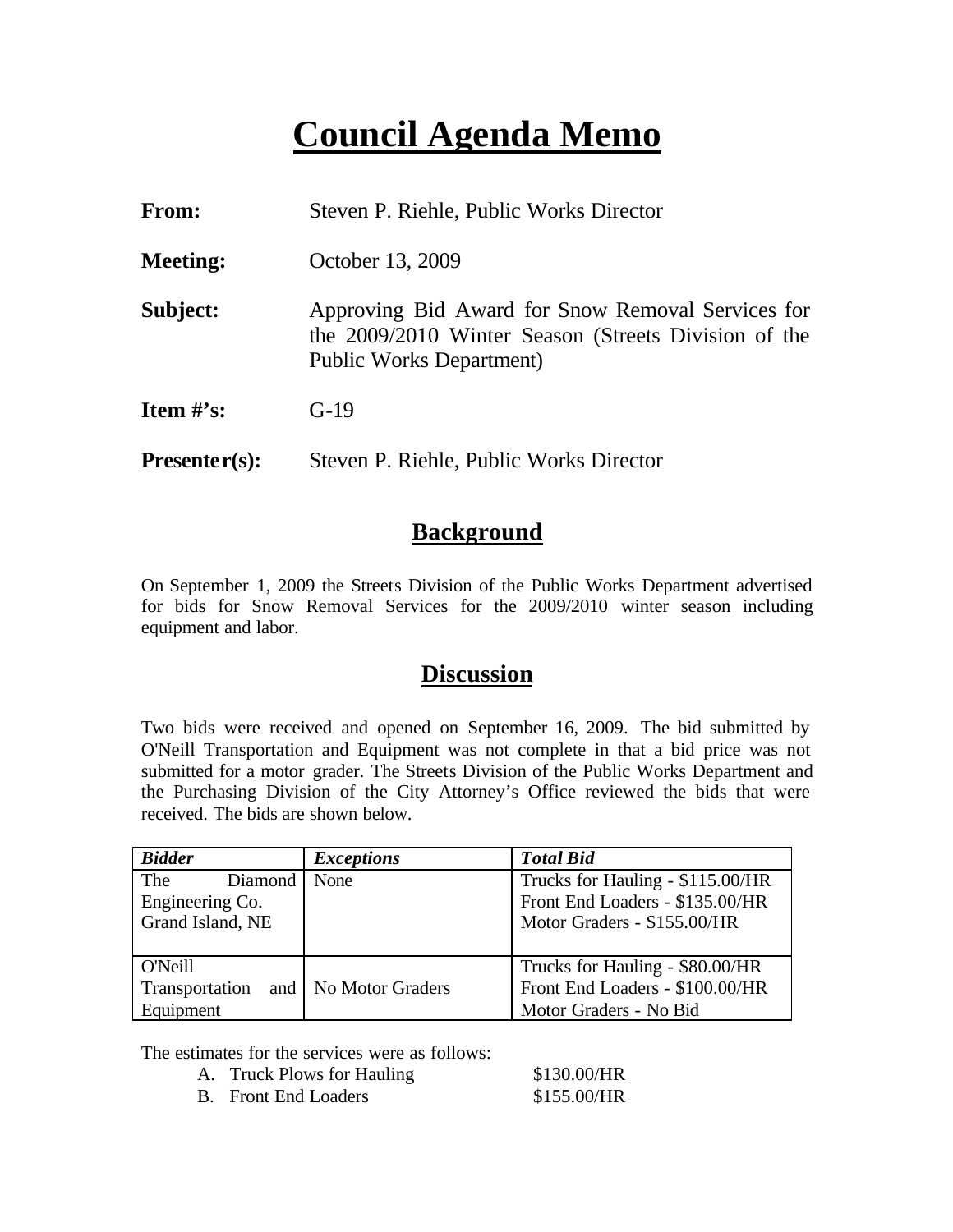#### C. Motor Graders  $$175.00/HR$

There are sufficient funds in Account No. 10033502-85213 for these services.

#### **Alternatives**

It appears that the Council has the following alternatives concerning the issue at hand. The Council may:

- 1. Move to approve
- 2. Refer the issue to a Committee
- 3. Postpone the issue to future date
- 4. Take no action on the issue

#### **Recommendation**

Public Works Administration recommends that the Council approve awarding the contract for snow removal services to The Diamond Engineering Company, of Grand Island, Nebraska. If at any time, The Diamond Engineering Company does not have sufficient equipment available to perform needed snow removal services or if a snowfall occurs where additional equipment is needed, O'Neill Transportation and Equipment will be contacted to assist.

#### **Sample Motion**

Move to approve awarding contract to The Diamond Engineering Company.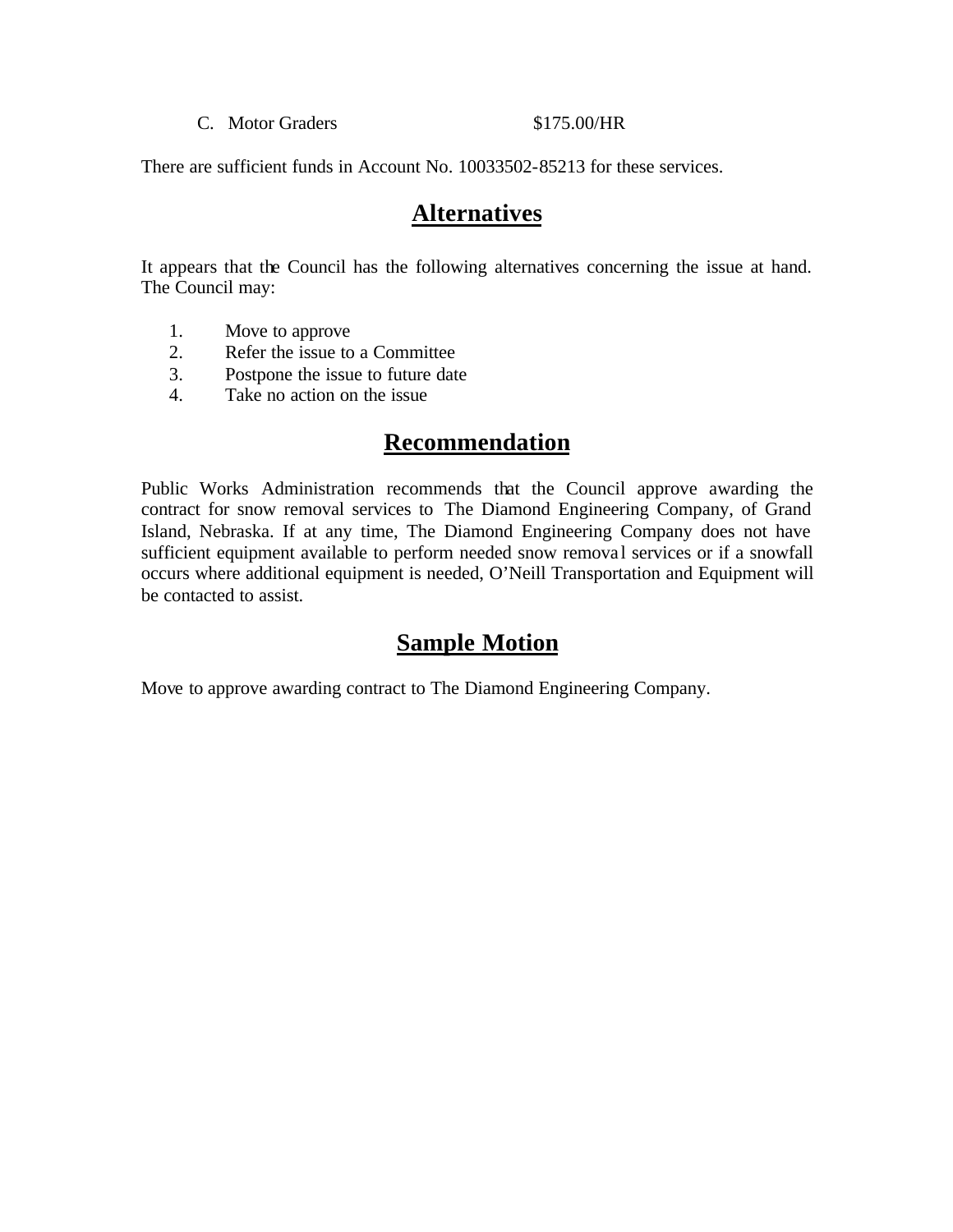#### *Purchasing Division of Legal Department* **INTEROFFICE MEMORANDUM**



Wes Nespor, Purchasing Agent

*Working Together for a Better Tomorrow, Today*

#### **BID OPENING**

**BID OPENING DATE: September 16, 2009 at 11:00 a.m.**

**FOR: Snow Removal Services**

**DEPARTMENT: Public Works**

**ESTIMATE: a. Trucks for Hauling Snow \$130.00 per hour each**

**b. Front End Loaders \$155.00 per hour each c. Motor Graders \$175.00 per hour each**

**FUND/ACCOUNT: 10033502-85213**

**PUBLICATION DATE: September 1, 2009**

**NO. POTENTIAL BIDDERS: 4**

#### **SUMMARY**

| <b>Bidder:</b>            | The Diamond Engineering Co. | <b>O'Neill Transportation and Equipment</b> |
|---------------------------|-----------------------------|---------------------------------------------|
|                           | <b>Grand Island, NE</b>     | <b>Grand Island, NE</b>                     |
| <b>Exceptions:</b>        | <b>None</b>                 | <b>Noted</b>                                |
| <b>Bid Price:</b>         |                             |                                             |
| <b>Trucks:</b>            | \$115.00 per hour each      | \$ 80.00 per hour each                      |
| <b>Front End Loaders:</b> | \$135.00 per hour each      | \$100.00 per hour each                      |
| <b>Motor Graders:</b>     | \$155.00 per hour each      | No Bid                                      |

| $cc$ : | Steve Riehle, Public Works Director | Catrina DeLosh, PW Admin. Assist.    |
|--------|-------------------------------------|--------------------------------------|
|        | Dale Shotkoski, City Attorney       | Wes Nespor, Purchasing Agent         |
|        | Jeff Pederson, City Administrator   | Scott Johnson, Street Superintendent |

**P1366**